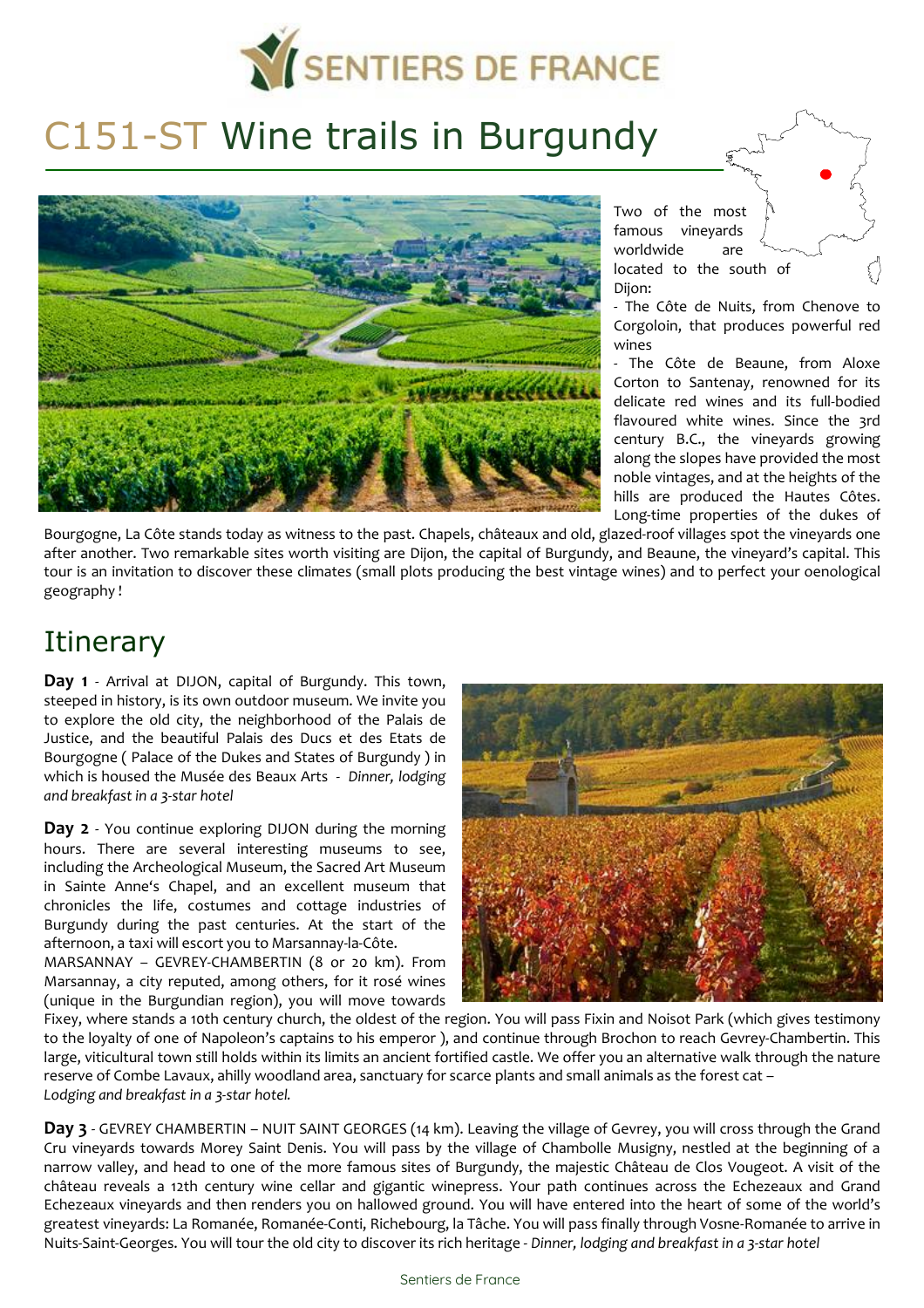

**Day 4** – NUITS ST GEORGES – BEAUNE (18 or 22 km). Today you will discover the last part of Côtes de Nuits and the Hautes Côtes de Nuits area in the different routes we propose. Landscapes are delightful and you will enjoy beautiful views across the valleys. You will pass through the village of Villers-la-Faye, where you will find an 11th century church sitting upon Mont Saint Victor, and then Magny-les-Villers. Descending into the Côtes de Beaune, you will come upon Pernand-Vergelesses and one of the most picturesque little villages,

Aloxe-Corton, which is famous for such white wines as Corton-Charlemagne. The wine is associated with the emperor because he owned a large part of this vineyard that give one of the best white wines in Burgundy. You will end this stage in Savigny les Beaune, a pleasant green village stretching out along the small river Rhoin. You will be surprised to see that the chateau which is a wine producing estate houses a large museum for Abarth cars, aeroplanes and equipment from the wine production. The garden holds around 80 fighter aircrafts. Transfer by taxi from Savigny to Beaune - *Lodging and breakfast in a 3-star hotel* 

**Day 5** - Visit of BEAUNE - A day's visit of this city is easily justified. Explore the manifold old buildings, stroll through the narrow streets lined with beautiful homes, some of them dating back to the Renaissance period. Sites of intrigue are the Hôtel-Dieu, the Collegiale Notre Dame, and the Musée des Vins de Bourgogne, found in the old Hôtel des Ducs de Bourgogne. Of course, you may choose to spend your entire day in the different wine cellars of the city, enjoying the variety of the regional wines! *Lodging and breakfast in the same hotel*



Beaune by way of the La Bouzaise park or by la Montagne de Beaune . Then you will walk through the first Premiers Crus vineyards heading to Pommard. This well-known village is huddled tightly around a church that is most remarkable for its square bell-tower. The wines of the village, celebrated around the globe, are of outstanding quality, deeply-colored, firm and honest. You will traverse Volnay and Monthélie, with its Romanesque church built in the 12th century, and Auxey-Duresses, a small village in a picturesque valley. Each of these villages produces its own distinct red and white wines, uniquely elegant and refined. After passing over the last vineyard-covered hill, you will fall upon Meursault, a beautiful village reputed for its whites - *Dinner, lodging and breakfast in a 2-star hotel*

**Day 7** - MEURSAULT – circular walk around Meursault (19 km - via La Rochepot: 25 km) Making your way across the vineyards, you will arrive in the hamlets of Blagny and Gamay, and then pass through the forest that stretches across the heights of the Côte de Beaune. You will arrive in La Rochepot, a village that boasts of having one of the most beautiful châteaux in Burgundy, this one dating to the 15th century. You will descend into the village of Saint Aubin and its 10th century church. Crossing through the Grands Crus of Chassagne-Montrachet and Puligny-Montrachet, you will arrive in the village of Puligny-Montrachet . Then you head to Meursault through Les Grands Crus as Les Perriéres. *Lodging and breakfast in the same hotel*

**Day 8** - MEURSAULT. Tour ends after breakfast. Transfer by taxi to the Beaune rail station.